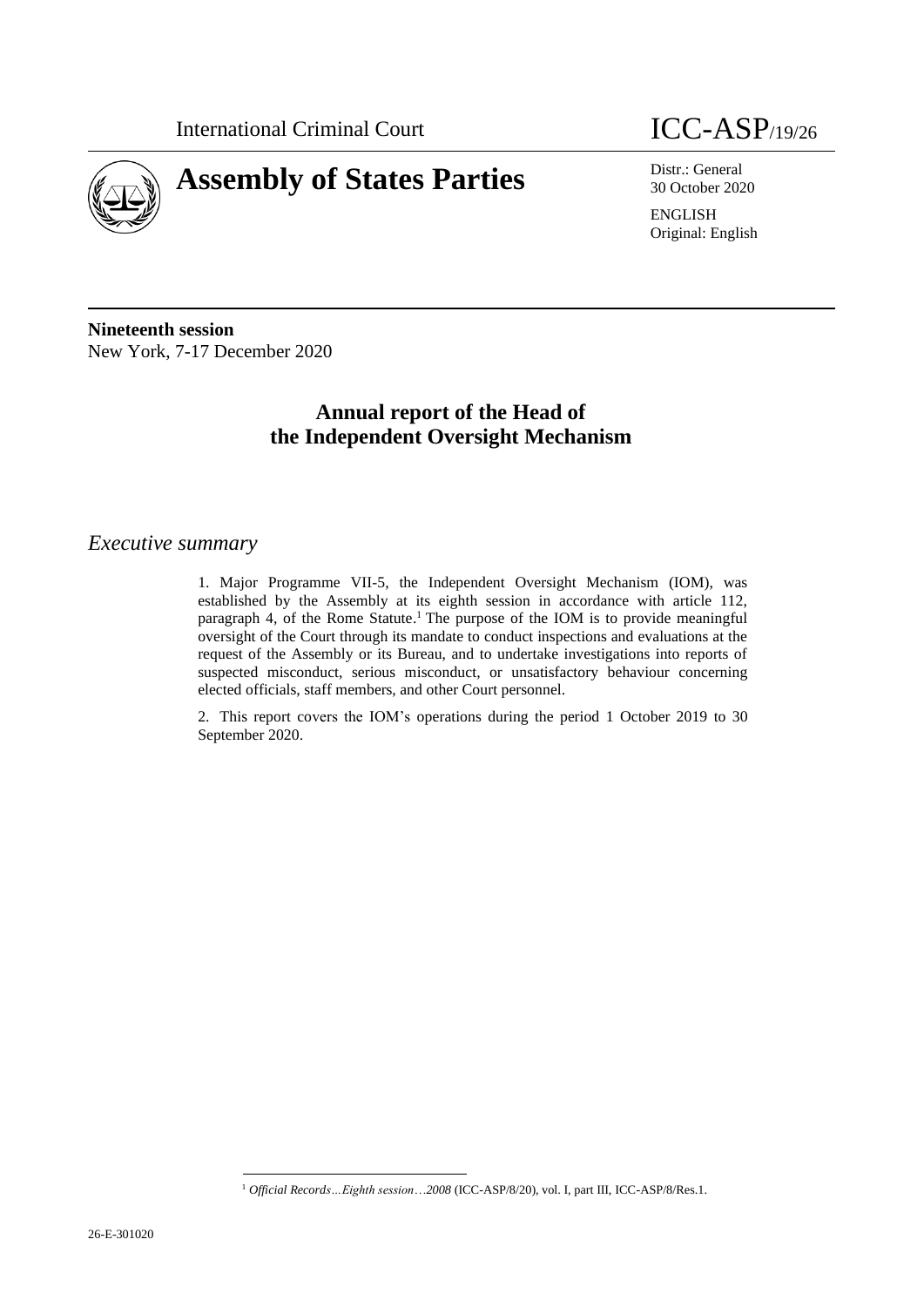# **I. Introduction**

1. The Independent Oversight Mechanism (IOM) was established by the Assembly of State Parties at its eighth session in accordance with article 112, paragraph 4, of the Rome Statute.<sup>2</sup> It is an operationally independent office reporting to the President of the Assembly.

2. The purpose of the IOM is to provide meaningful oversight of the Court through its mandate to conduct inspections and evaluations at the request of the Assembly or its Bureau, and to undertake at its own discretion investigations into reports of suspected misconduct, including serious misconduct, or unsatisfactory behaviour concerning elected officials, staff members, and other Court personnel.

3. The IOM became operational in late October 2015 with the appointment of its first permanent Head of Office. Since then, the IOM has continued to enhance oversight at the Court by carrying out its mandate with professionalism, impartiality and efficiency.

# **II. Policy matters**

## **A. Review of the Mandate of the IOM**

4. The IOM continued to assist the work of the Hague Working Group of the Bureau on the review of its work and operational mandate (Hague Working Group) under the facilitation of H.E. Ambassador Päivi Kaukoranta (Finland).

5. During the reporting period, and under the instruction of the Facilitator, the IOM convened several meetings with representatives of the Heads of Organs to discuss the questions and concerns raised in response to the draft revised mandated submitted in September 2019. The discussions were collaborative and constructive and the IOM and the organs of the Court reached agreement on a substantial number of paragraphs. A new draft was submitted on 17 July 2020.

6. The revised draft took into account the amendments made to Rule 26 of the Rules of Procedure and Evidence, giving the IOM exclusive jurisdiction to investigate misconduct committed by elected officials, and explicitly broadened the investigative mandate of the IOM to former elected officials and staff. It also streamlined the investigation and evaluation processes and added a section outlining accountability for IOM staff.

7. On 10 September 2020, the Working Group approved most of the provisions in the revised draft, with only a general reservation made to take into account the work of the Independent Experts. The Facilitator instructed the IOM and the Court to further discuss the few outstanding items, dealing mainly with balancing judicial and prosecutorial independence and confidentiality, and the need for accountability. With the help of the Facilitator, the IOM and the organs of the Court worked on revisions to the remaining outstanding items.

8. On 13 October 2020, a further meeting of the Working Group was convened, where no objections were made to the substance of the revised draft mandate that was proposed. Some concerns were raised regarding approving the new mandate without first having considered the recommendations of the Independent Expert Review. In the IOM's view, conveyed to the States Parties at the meeting, any changes to the IOM mandate based on the IER recommendations may significantly alter the structure, role, and responsibilities of the IOM, and would therefore take a significant time to consider, discuss, and reach agreement upon. The IOM accordingly advocates to have the revised mandate adopted at the nineteenth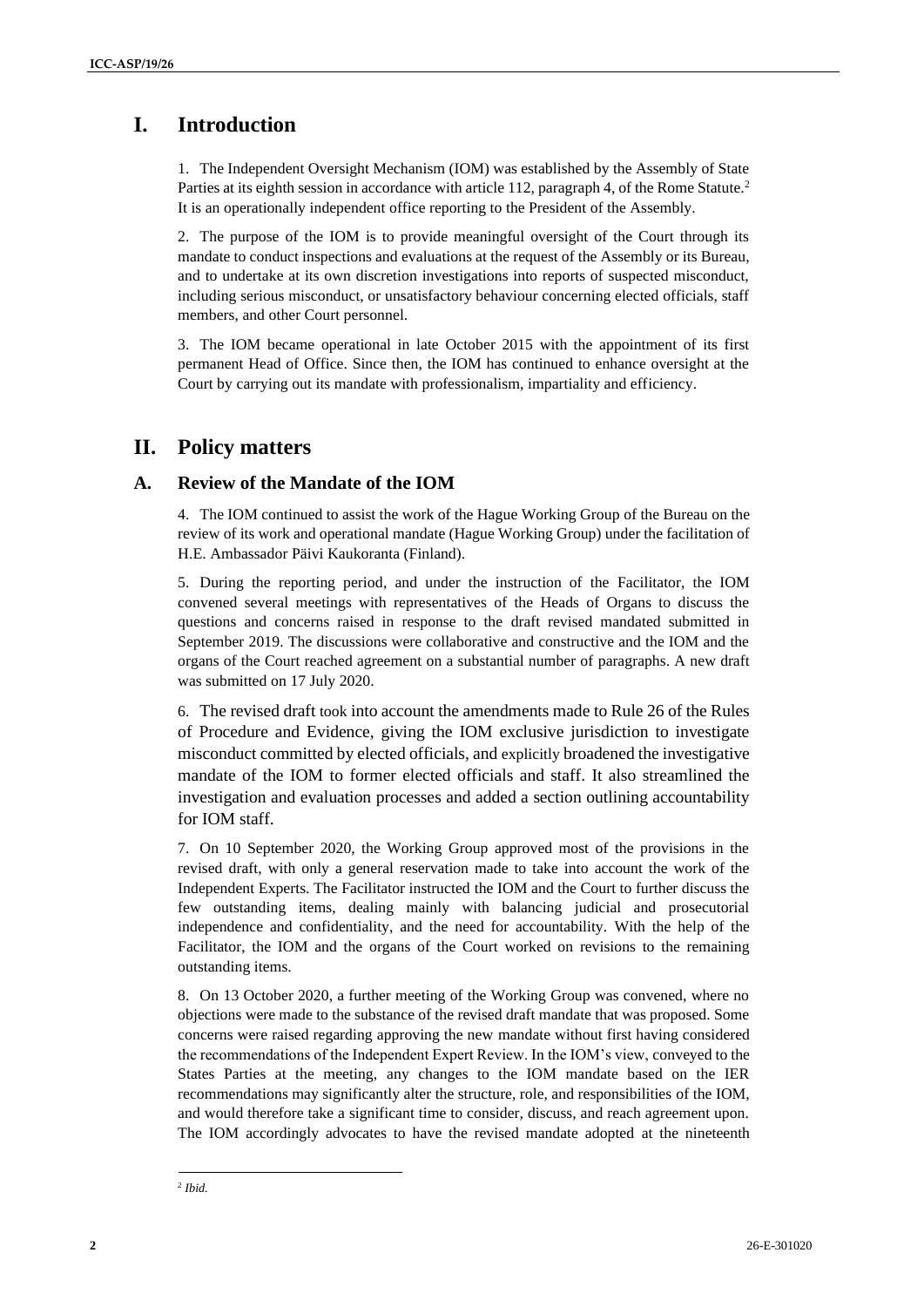session of the Assembly, subject to it being further revised pending the outcome of the discussions on the IER recommendations, thereby signalling that it fully supports the work of the IOM by further strengthening its mandate.

#### **B. Harmonisation of IOM Mandate with Regulatory Framework of the Court**

9. The IOM also continued its discussion with the Registry regarding the revision by the Court of internal Court documents governing the receipt and treatment of complaints; the conduct of investigations; and disciplinary proceedings. The IOM was consulted and commented upon a draft prepared by the Registry Legal Office regarding the disciplinary process, which is planned to be issued by the end of 2020 or beginning of 2021.

10. The IOM also prepared the first draft of an Investigation Policy, aimed at providing a framework for establishing governing principles for investigations of allegations of misconduct at the Court. It is envisaged that the Policy will ensure that allegations of misconduct are investigated thoroughly and impartially, protecting the interest of the Court and upholding the rights and obligations of all Court personnel. The Policy is currently being reviewed by the Registry prior to wider consultation within the Court.

11. The IOM also held meetings with both Clusters 1 and 2 of the Group of Independent Experts, and provided to them information regarding the role of the IOM in the Court's governance framework. At the time of reporting, however, the IOM has not been contacted by the External Auditors regarding their evaluation of the oversight bodies of the Court.

# **III. Summary of IOM Activities**

#### **A. Investigations**

12. The IOM continued to provide oversight to the Court by responding to allegations of potential misconduct. If the allegation falls within its mandate, *i.e.*, the facts alleged would actually amount to misconduct, the IOM can conduct a preliminary review of the allegation and formally record the matter as a case. A preliminary review assesses whether the allegation merits a full investigation, generally by assessing its credibility, materiality, and verifiability.

13.In addition, the IOM also agrees to meet with personnel (or former personnel) who wish to discuss a potential matter and seek the IOM's guidance in terms of the applicable process should a formal complaint be made. If such a consultation does not lead to a formal complaint, or if the matter otherwise does not proceed to a preliminary review, it is not recorded as a "case" in its system.

#### **(i) Statistics**

14. From 1 October 2019 to 30 September 2020, the IOM processed thirty-three (33) potential reports of misconduct, as detailed in Table 1.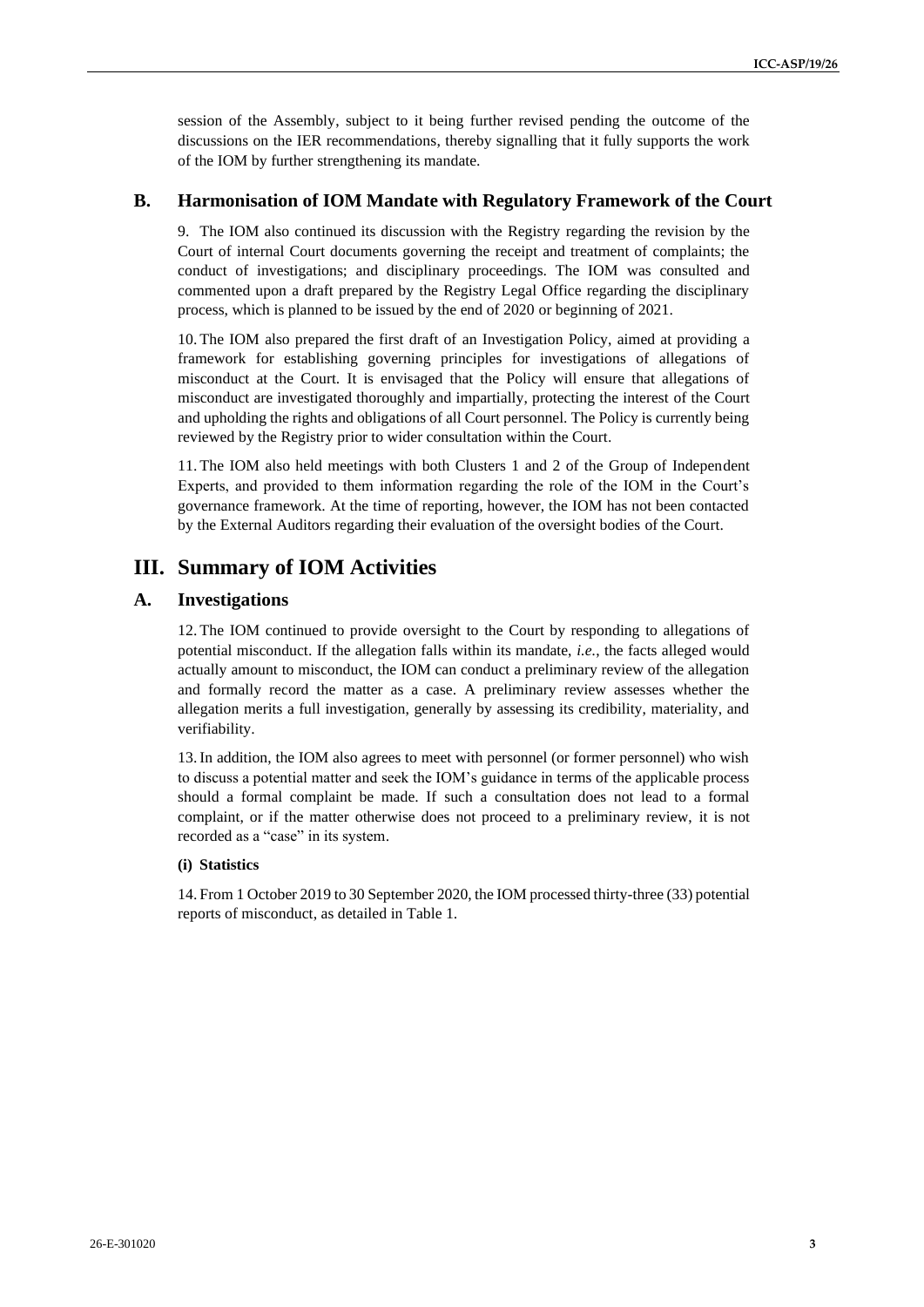| <b>Matters Received</b> | • No IOM Preliminary Review: 13                     |
|-------------------------|-----------------------------------------------------|
| (total: 19)             | • New Cases progressed to IOM Preliminary Review: 6 |
| <b>Matters Carried</b>  | • No IOM Preliminary Review: 1                      |
| Over from last          | • Cases: $12$                                       |
| reporting period        | • Preliminary Reviews: 9                            |
| (total: 14)             | • Investigations: 4                                 |
| Preliminary             | • Cases closed after Preliminary Review: 6          |
| <b>Review Outcome</b>   | • Preliminary Reviews Leading to Investigation: 2   |
| (total: 15)             | • Cases where Preliminary Review remains pending: 7 |
| Investigations          | Completed: 6 (details below)                        |
| (total: 6)              | Pending: 0                                          |

**Table 1: IOM's Investigative Caseload, 1 October 2019 to 30 September 2020**

15. The new cases received during the reporting period included allegations of misconduct against an elected official from outside parties, harassment, assault by a staff member against an external party, undisclosed conflict of interest, and conduct by a staff member inconsistent with the standards of an international civil servant.

16. The fourteen matters which did not proceed to a Preliminary Review by the IOM included two harassment cases which the IOM could not review for lack of capacity, and these were forwarded for review by the relevant Head of Organ to the Disciplinary Appeals Board. Other matters were not pursued by the IOM because they did not fall within the IOM's mandate as they did not constitute misconduct, were not serious enough to warrant an investigation, or were more suitable for an informal resolution. In these cases, the matters were sent back to the Head of Organ, or in one case to the relevant Director as risks were identified for the Court's operations.

17. Of the six cases closed after a Preliminary Review, two consisted of allegations against an elected official which the IOM found to be manifestly unfounded, and both were communicated to the Assembly during the reporting period.

#### **(ii) Completed Investigations**

#### **a. Substantiated Allegations and Discipline**

18.In its report last year, the IOM identified two investigations where allegations of misconduct against a staff member had been substantiated and where the disciplinary process was still pending.

1. Violation of Local Laws

19.In one case, a driver was involved in a car accident injuring himself as well as a third person, and causing serious damage to ICC property. The IOM found that the driver had diverted from his mission without authorization and had significantly exceeded the applicable speed limit. The IOM found that it was a "minor miracle" that no individual had been more seriously hurt or killed and that there was sufficient evidence to conclude that the Staff Member had violated applicable local laws and had failed in his duties to use ICC property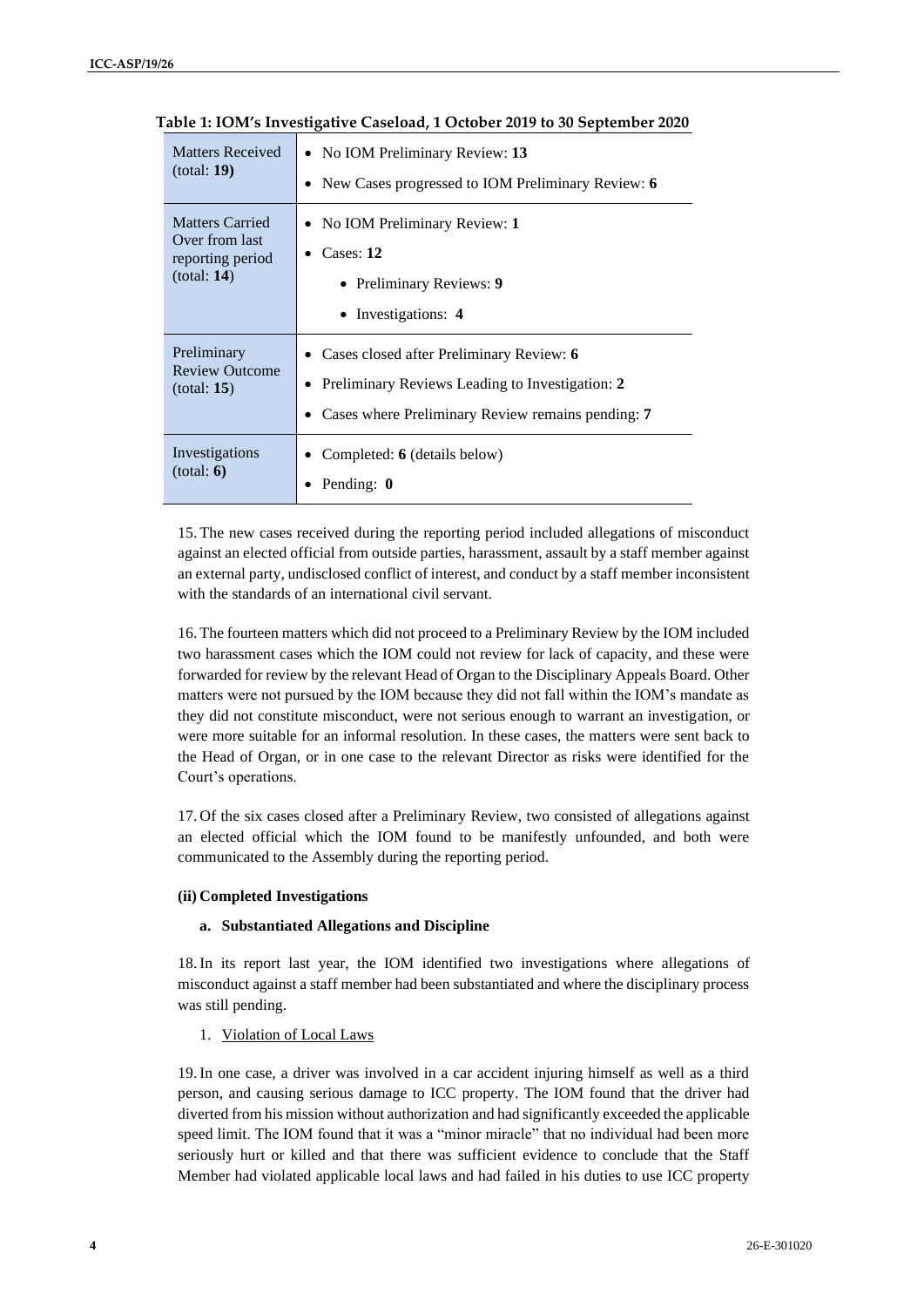and equipment for official purposes only. The IOM recommended to the Registrar on **9 April 2019** that appropriate disciplinary action be taken with respect to the staff member, and the Registrar referred the matter to the Disciplinary Advisory Board (DAB) for advice. The DAB disagreed with the IOM report and recommended to the Registrar that no disciplinary action should be taken against the staff member. The Registrar rejected the DAB recommendation and based on the IOM report, found the allegations to be proven beyond a reasonable doubt for disciplinary purposes, and imposed the sanction of a **written censure** to the staff member.

#### 2. Sexual Harassment

20. The second case investigated in the previous reporting period concerned an allegation by a former intern at the Office of the Prosecutor (OTP), who alleged that a senior OTP Staff Member behaved towards them in a manner that amounted to sexual harassment and abuse of authority. Specifically, the complaint alleged a series of meetings and communications, which included conversations of a personal nature, comments deemed sexually suggestive, and a contemporaneous offer from the senior staff member to consider the intern for a forthcoming paid junior position on their team and under their supervision. On **17 September 2019**, the IOM concluded that the allegations had been partially substantiated. It concluded that while there was insufficient evidence to conclude that the senior staff's conduct constituted the offer of a professional opportunity in exchange for sexual favours, the senior staff member's conduct constituted unwelcome sexual advances or other of a sexual nature which interfered with the intern's work and reasonably created an intimidating, degrading, hostile, humiliating, or offensive work environment pursuant to the Court's regulatory framework. The Prosecutor referred the matter to the DAB, which fully endorsed the IOM's findings and conclusions. The Prosecutor found that the facts established by the IOM left no room for any reasonable doubt, and decided to impose the sanction of a **written censure** against the staff member.

#### 3. Conduct Incompatible with Civil Servant Status

21. The IOM received an allegation that during the eighteenth session of the Assembly of States Parties in December 2019, someone had removed, without authorization, artwork exhibited by a State Party in the World Forum. The IOM, with the help of the security team of the Court and the World Forum, identified the person, who was a Court staff member. The staff member admitted that they had removed the artwork to make a political statement. The IOM concluded that the staff member had acted in violation of their obligations as international civil servants, and recommended to the Registrar on **18 December 2019** that appropriate disciplinary action be taken against the staff member. The Registrar considered the behaviour to constitute serious misconduct, for which he was not required to consult the DAB, and imposed the sanction of **summary dismissal** against the staff member.

#### 4. Harassment

22. The IOM also received allegations from one member of personnel regarding a pattern of unacceptable behaviour by their supervisor, in addition to three specific instances of harassment. The IOM concluded that some of the alleged behaviour from the supervisor did not constitute harassment but rather showed significant lapses in management, demonstrating poor performance in the area of staff management. There was, however, sufficient evidence to conclude that other aspects of the conduct constituted harassment as defined in the relevant administrative instruction on harassment. On **7 February 2020**, the IOM recommended that administrative and/or disciplinary measures be imposed on the staff member. The Registrar, on the advice of the DAB, imposed the measure of a **written reprimand**.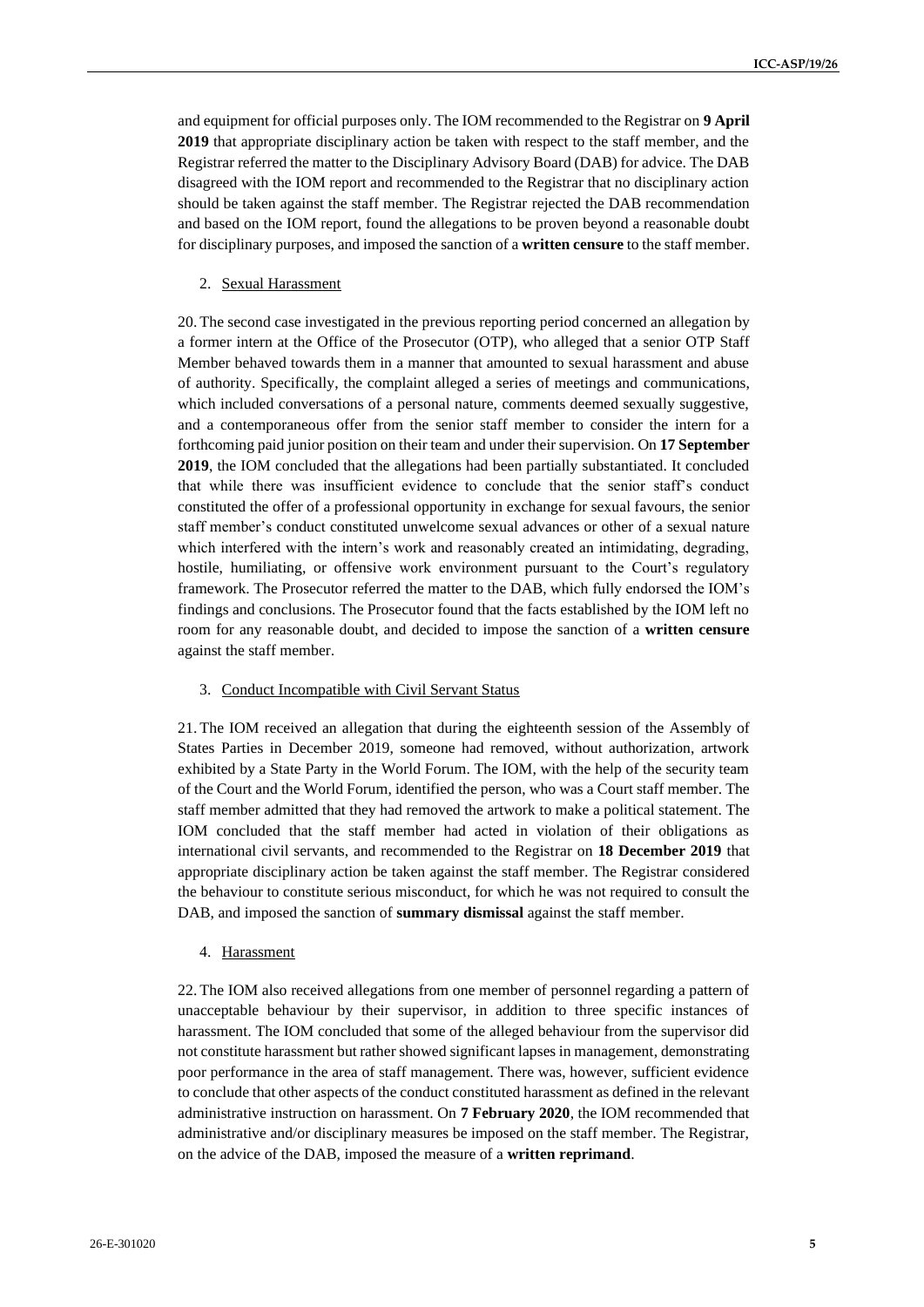#### 5. Harassment, Abuse of Authority, and Retaliation

23. The IOM investigated allegations of harassment, abuse of authority and retaliation brought by a staff member against senior managers in their unit. The IOM completed its investigation on **30 June 2020**, and submitted its report, which recommended disciplinary action against two of the senior managers, but not against the others. The matter is still **pending** with the Registrar.

#### **b. Other Completed Investigations**

1. Elected Official

24. The IOM received a confidential allegation from staff in Chambers regarding meetings between a judge and a former state official while a case which may have implicated this state was under consideration. The IOM preliminary assessment confirmed that contact did occur. The mere fact that a number of legal officers were troubled enough by the meetings to claim whistle-blower protection and report the matter to the IOM confidentially and anonymously established a *prima facie* case that these meetings may have caused harm to the proper administration of justice before the Court, or its standing and proper internal functioning. The IOM therefore determined that the allegation could not be found to have been manifestly unfounded and needed be investigated under Rule 26(4).

25. The IOM investigation, however, did not find any evidence suggesting any undue influence on the concerned Judge with respect to any decision in the related case. An issue remained regarding the mere fact of the meetings would amount to misconduct or serious misconduct under the applicable provisions of the Rome Statute and Rules of Procedure and Evidence. The IOM accordingly, on **11 December 2019**, presented its findings to the Presidency, which, after reviewing the IOM report, concluded that the factual information contained in the IOM report demonstrated no form of misconduct and accordingly **no action** to be taken.

#### 2. Conduct Incompatible with Civil Servant Status

26. The IOM received allegations regarding the publication of an academic article. The IOM investigated whether the staff member who published the article followed the applicable rules and regulations of the Court to obtain approval for publication, or violated any of their obligations as a civil servant by doing so. The IOM concluded that the staff member had followed all the applicable requirements existing at the time to obtain approval, and did not identify any evidence of bad faith by the staff member in doing so. On **18 August 2020**, the IOM recommended to the Registrar that **no action** be taken in that matter. The Registrar followed the IOM recommendation.

#### 3. Attempt to Breach Security Protocols

27. The IOM received an allegation that a staff member had attempted to breach the Court's security system by asking a colleague to introduce an electronic storage device in one of the Court's secure areas. The IOM investigated the matter, and while it found that the storage was indeed provided to the colleague, there was insufficient evidence to establish that there had been an improper motive or attempt to breach security protocols, and no security breach occurred. The IOM accordingly closed the case on **24 August 2020** with **no further action recommended**.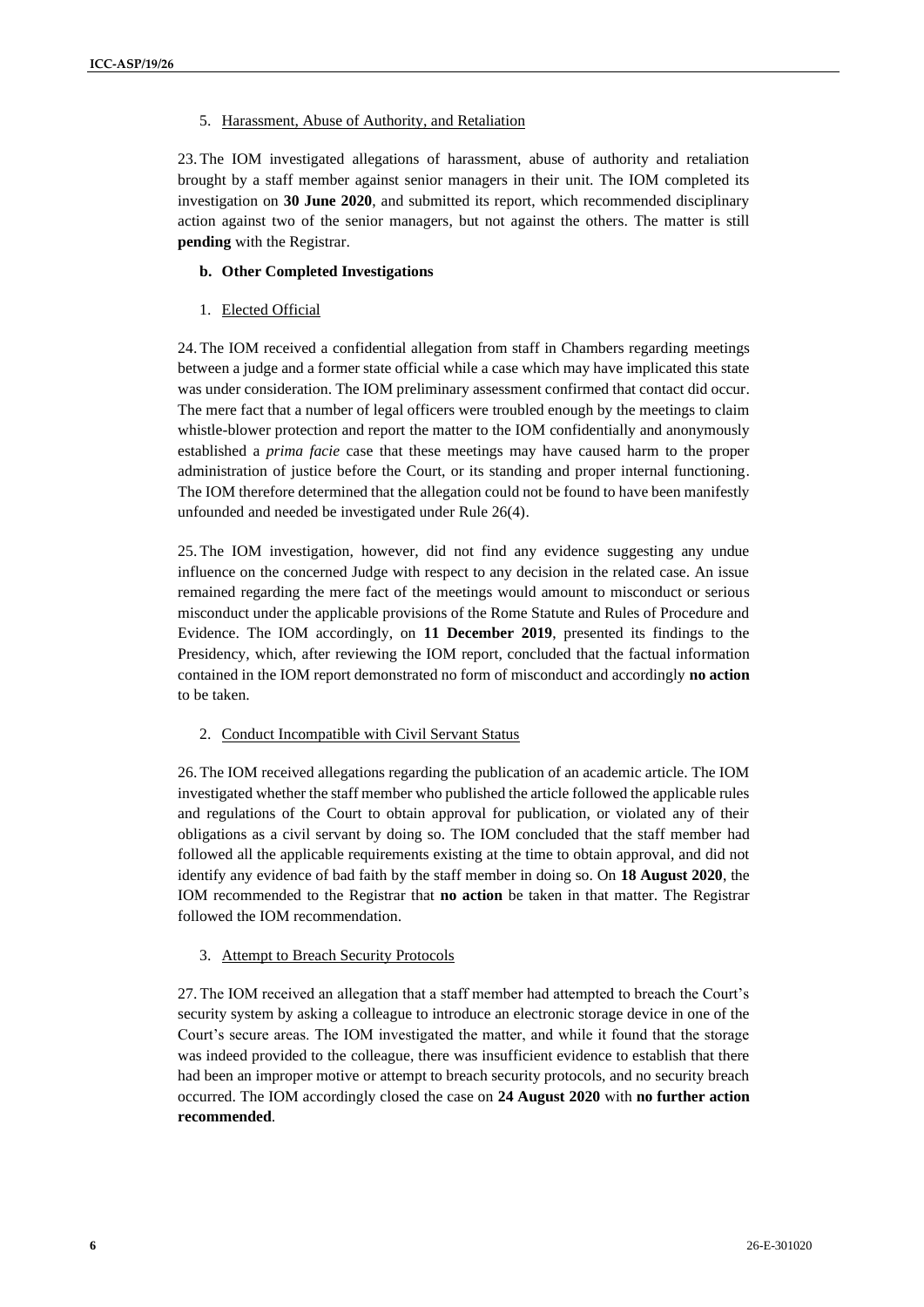## **B. Evaluation**

28. An evaluation is a rigorous, systematic and objective assessment of the relevance, effectiveness, efficiency, impact and sustainability of a project or programme, based upon agreed criteria and benchmarks.

#### **(i) Administration of the Secretariat of the Trust Fund for Victims**

29. During this reporting period, the IOM presented its final report on the evaluation of the administration of the Secretariat of the Trust Fund for Victims (STFV), requested by the Assembly at its  $17<sup>th</sup>$  Session.<sup>3</sup> An examination of the challenges facing the TFV, as well as the limited time and resources available to the IOM to conduct this evaluation, informed the decision to focus the evaluation on the implementation of the reparation mandate by the STFV. The evaluation assessed the Secretariat's role in the reparations mandate; human and financial resources available to carry out the reparations mandate; some of the projects and outputs produced to date; responsiveness to Court-ordered reparations; internal organisation and coordination with Court stakeholders; resource mobilisation capability and efforts; and the oversight mechanisms of the STFV in terms of accountability, reporting and communication on reparation activities and results.

30. Efforts were focused towards understanding the processes and procedures in place at the TFV in relation to its mandate, as well as the realities in operationalising reparations programmes. Through an understanding of the underlying causes that may affect the STFV's work either positively or negatively, the IOM issued evaluation recommendations on the basis of the findings and conclusions. The evaluation assessed a four year time period (2015 to 2019) since the issuance of the first Reparation Order.

31. From the information gathered in the evaluation, the IOM made a number of observations and recommendations, largely centred around three areas: 1) issues concerning the strategic focus with respect to reparations, and the interaction and prioritization of the assistance and reparation mandates; 2) issues related to the internal management of the STFV, including the management of its financial and human resources; and 3) the role of the Board of Directors of the TFV in providing oversight to and accountability of the STFV.

32. The Board of Directors of the TFV welcomed the IOM evaluation report, and have developed, with the help of the STFV, an action plan to address the IOM recommendations.

#### **(ii)Interaction of Victims with the Court**

33.In the absence of any formal request by the Assembly, Bureau, or Heads of Organ for an evaluation in 2020, the IOM, after consultation with the President of the Assembly, proposed to the Bureau three evaluation themes that the IOM considered to have a strong rationale to be subject to an evaluation, following a review of the Court's and other Organ's strategic plans, work conducted by other oversight bodies as well as in consideration of issues identified in previous evaluations. The three themes were:

- a. Evaluation theme 1: The interaction of victims with the International Criminal Court;
- b. Evaluation theme 2: The development of internal capacity to apply the policy on sexual and gender-based crimes in the office of the Prosecutor; and
- c. Evaluation theme 3: Financial investigations and asset recovery capabilities of the Court.

<sup>3</sup> Resolution ICC-ASP/17/20, Section L, para. 7.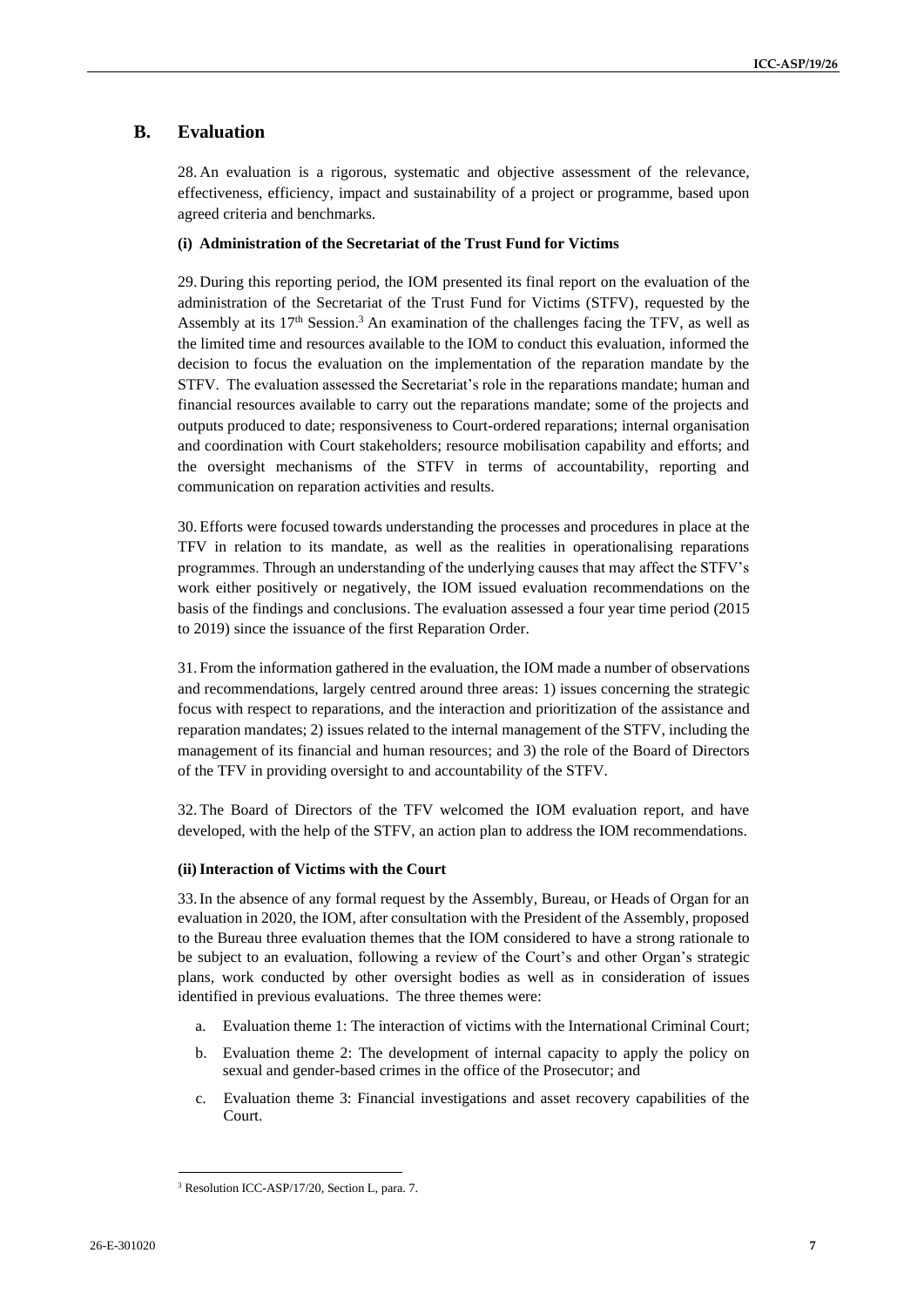34.The IOM consulted with the Heads of Organs on these themes in January and February and forwarded their comments to the Bureau in March, along with the proposal. In a letter received by the IOM on 14 June, the Bureau notified the IOM of its decision of 28 May 2020 to request the IOM to conduct an evaluation of the "the interaction of victims with the International Criminal Court". The IOM will submit an interim report to the Assembly by 31 October 2020. The overall objective of the evaluation will be to (i) provide an independent assessment of the relevance, coherence, effectiveness and gender-sensitivity of the institutional processes for victims to engage with the Court, (ii) to identify areas of institutional process improvements and (iii) to contribute towards a Court-wide strategy on victims in the 2019-2021 and beyond.

35.The evaluation so far involved interviewing over 35 Court staff from relevant offices including the Chambers, the Office of the Prosecutor, the Office of Public Counsel for Victims, the Trust Fund for Victims, the Victim Participation and Reparation Section, and the Victims and Witnesses Section. It also included a survey sent to staff who support field activities related to victim participation; a survey for external legal representatives of victims; and an analysis of key internal and external documents. All interviews were conducted virtually due to the COVID-19 pandemic and the surveys were administered online.

36.The documents examined included judicial filings, core documents of the Court regulation including the Rome Statute and others, Court policy and strategy papers, performance reports of the Court, the information on the Court website, internal documents, VPRS Victims Application Management System (VAMS) data, manuals etc. The interim report will consider the findings and recommendations of the Independent External Review that are related to victim participation and other related matters.

### **C. Inspection**

37.An inspection is a special, unscheduled, on-the-spot verification made of an activity directed towards the resolution of problems which may or may not have been previously identified. No inspection was conducted during the reporting period.

## **IV. IOM staffing and administrative matters**

38.Assembly resolution ICC-ASP/12/Res.6 set out a staffing structure for the IOM comprising of a P5 Head of IOM, a P4 Senior Evaluation Specialist, a P2 Associate Investigator, and one GS-OL Administrative Assistant. In the 2020 budget, the Assembly also granted a GTA position of Senior Investigator. The recruitment for this new position was delayed because of the COVID-19 pandemic and other administrative issues, but has now been completed, and the selected candidate is expected to join soon.

39.On 31 March 2020, the IOM's Associate Legal Officer (P2) resigned from the Court to join another UN Agency on promotion. Given the type and number of cases before the IOM, the IOM deems that it is important for the second IOM investigator to have the ability to lead cases by themselves, as well as support the Senior Investigator on more complex matters involving complex allegations, elected officials, or senior managers at the Court. Accordingly, the IOM has recruited a temporary investigator at the P3 level who is expected to join soon, to assist with the